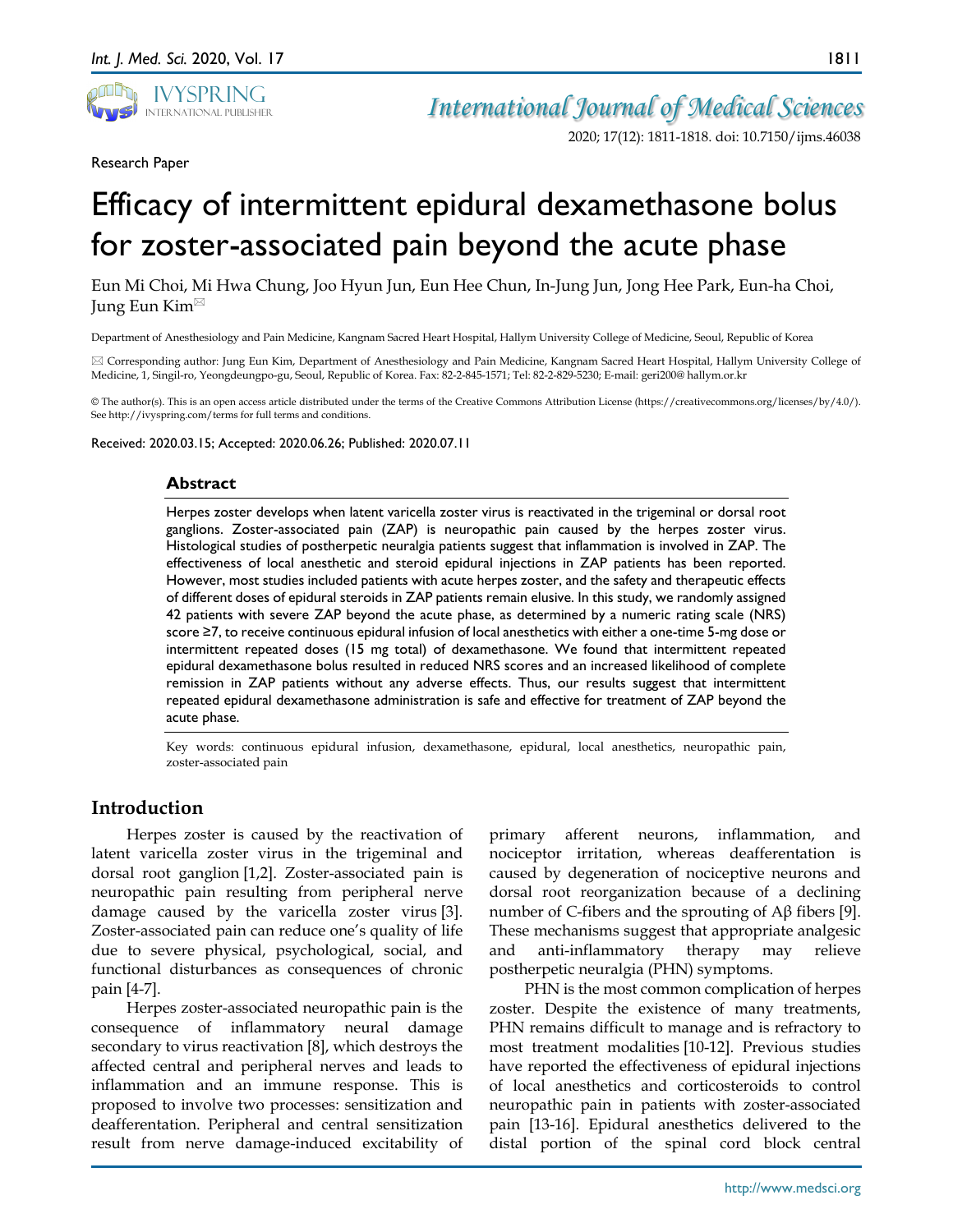sensitization and provide pain relief, and epidural steroids reduce inflammatory responses at the injured dorsal root ganglion, spinal cord, and surrounding peripheral tissue. However, most previous studies involved patients with acute herpes zoster, and few evaluated the effectiveness of epidural injections of local anesthetics and steroids in patients with PHN. Furthermore, no prior study has evaluated the therapeutic effects and safety of different doses of epidural steroids in patients with zoster-associated pain.

In this study, we conducted a randomized controlled trial to compare the analgesic and therapeutic effects of one-time administration of 5 mg epidural dexamethasone with intermittent repeated total 15-mg epidural dexamethasone. We evaluated the efficacy and safety of continuous epidural infusions of local anesthetics with dexamethasone and studied the efficacy of intermittent epidural dexamethasone bolus for zoster-associated pain beyond the acute phase.

# **Materials and Methods**

# **Study design and patient population**

The Hallym University Kangnam Sacred Heart Hospital institutional review board approved the protocol for this prospective, double-blind, randomized controlled trial (reference number 2019- 04-011), and the trial was registered at ClinicalTrials. gov (NCT03995563, Principal investigator: J.E.K) prior to patient enrollment. Each participant provided written informed consent before undergoing any study-associated procedures. The study was conducted from June 2019 to February 2020 and included patients admitted to our pain clinic for zoster-associated pain rated as ≥ 7 on a numeric rating scale (NRS). We included only those patients who were beyond the acute phase of herpes zoster: specifically, 30 to 180 days after onset of the zoster rash. Patients were excluded if they met any of these criteria: 1) past or present conditions that may influence study participation, safety, or interpretation of the study results, such as cancer, severe diabetes, or a psychological, neurologic, liver, cardiac, hematologic, genitourinary, muscular, or dermatologic disorders; 2) current immunocompromised state; 3) herpes zoster involving the trigeminal nerve; 4) previous epidural block treatment for zosterassociated pain 5) epidural catheter discontinued before completing 10 days of continuous epidural infusion; 6) hemostatic disorder or receiving antiplatelet therapy; and 7) not an appropriate study participant, according to the opinion of the investigators. The study process was explained to all

patients, and participants were instructed how to use the NRS for pain (ranging from  $0 =$  no pain to  $10 =$ worst pain imaginable). All participants received oral medications consisting of anticonvulsants, amitriptyline hydrochloride, and analgesics, as needed. Doses of oral medications were adjusted for age and renal function, and the drugs were tapered according to symptoms.

# **Randomization**

We used a computer-generated randomization schedule (www.randomizer.org) to generate a random allocation sequence. Patients were assigned at random in a 1:1 ratio to 1 of 2 groups, which differed according to whether a single dose or repeated doses of dexamethasone were administered. After patients entered the procedure room, another investigator (who had no other role in the conduct of the study) opened a sealed, opaque envelope containing the patient's group assignment. The patients were unaware of the group to which they were assigned.

After continuous epidural catheter placement, patients in group A received a continuous epidural infusion of local anesthetic and a one-time bolus of 5 mg dexamethasone and 0.19% ropivacaine; patients in group B received a continuous epidural infusion of local anesthetic and intermittent repeated boluses of dexamethasone and 0.19% ropivacaine, to a total of 15 mg dexamethasone (Figure 1). The study medication boluses were prepared in the procedure room by an anesthesiology resident who was not involved with the study. The resident used a table containing the instructions for preparing each 8-mL solution. The labels of all bolus syringes were hidden so neither the patients nor any of the medical staff in direct contact with the patients knew their contents. Outcomes were analyzed by a biostatistician who did not participate in the study in any other way and who knew nothing about the study except its design.

# **Procedure**

# Group A: One-time 5-mg dexamethasone administration

All patients received 1 g cefazolin intravenously prior to the procedure and assumed the prone position on the procedure table. Under fluoroscopic guidance, an 18-gauge Tuohy needle was advanced into the epidural space at the second or third vertebral level below the target level. The target level was identified based on the affected dermatomal distribution of rash and pain. A 20-gauge epidural catheter (EpiStimTM Sewoon Medical Co., Ltd., Seoul, Korea) was inserted through the Tuohy needle into the epidural space, and contrast medium was injected to identify placement of the catheter tip in the area of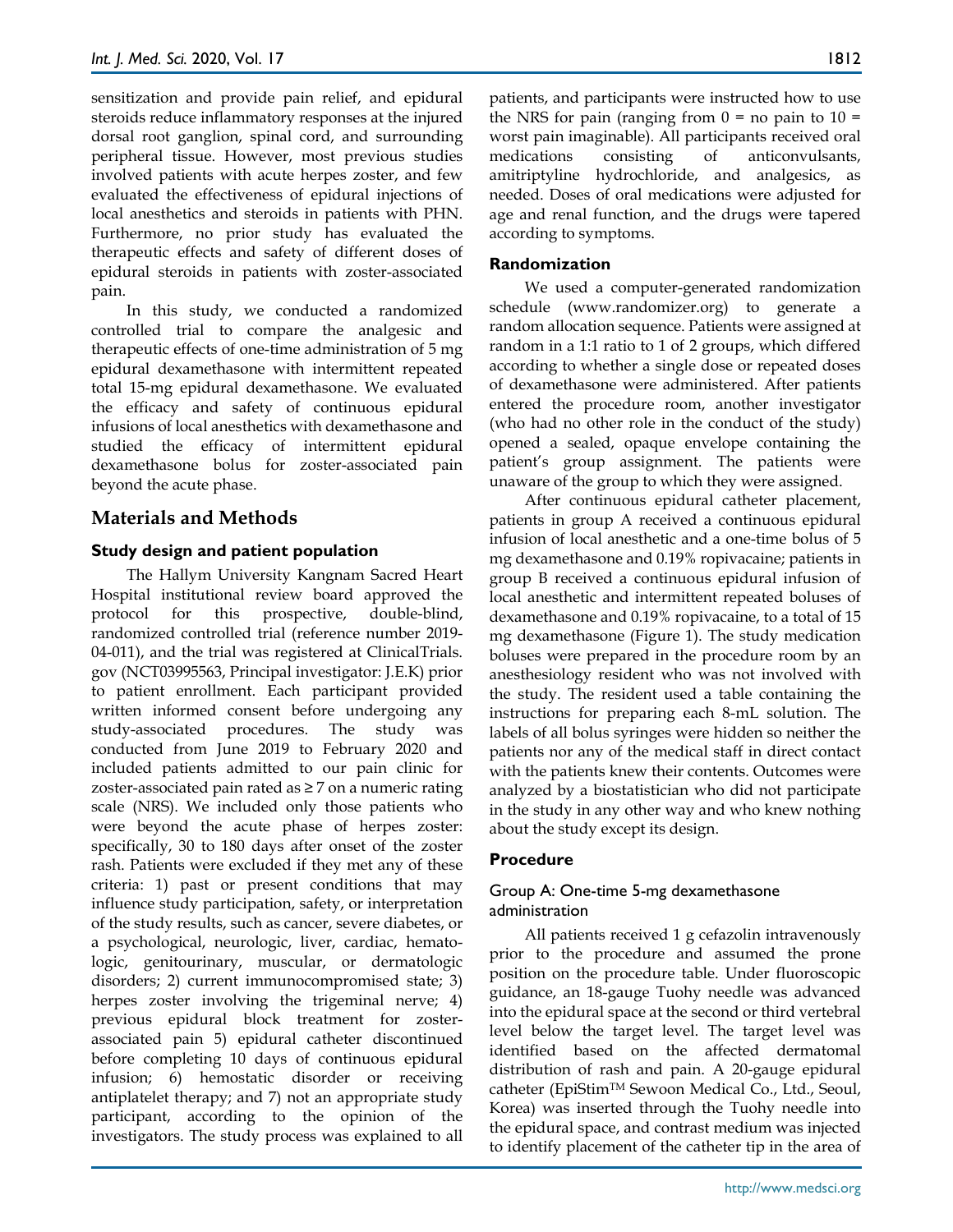the affected spinal nerve. Then we have confirmed that the level to be targeted was correlated to the affected dermatome by electrical nerve stimulation. After injection of an initial bolus of 0.19% ropivacaine and 5 mg dexamethasone (total of 8 mL), a continuous epidural infusion of ropivacaine (275 mL, 0.095%) was begun at a rate of 7 mL/h using the AutoFuser pump (ACE Medical Co., Ltd., Seoul, Korea), which is a portable balloon infusion device. The catheter was fixed in place with subcutaneous tunneling to minimize infection risk and performed daily dressing changes at the tunneling site. The continuous epidural infusion was maintained for 10 days. During the 10-day period, patients in group A received an 8-mL bolus of 0.19% ropivacaine through the epidural catheter every 5 days. All patients (in groups A and B) were monitored in the recovery room for 30 minutes after each bolus injection.

## Group B: Intermittent repeated total 15-mg dexamethasone administration

Patients in group B also received 1 g cefazolin intravenously before the procedure and assumed a prone position on the procedure table. As with group A, an 18-gauge Tuohy needle was advanced into the epidural space, through which a 20-gauge epidural catheter was inserted into the epidural space to reach the affected spinal level. After confirming the position of the catheter tip using C-arm imaging and electrical nerve stimulation, an initial bolus injection of 0.19% ropivacaine and 5 mg dexamethasone (total of 8 mL) was administrated through the epidural catheter.

Similar to group A, a continuous epidural infusion of ropivacaine (275 mL, 0.095%) was begun at 7 mL/h using the AutoFuser pump and maintained for 10 days. Unlike group A, patients in group B received 0.19% ropivacaine and 2.5 mg dexamethasone (total of 8 mL) via the epidural catheter every 5 days over the 10-day infusion period. They also received a final epidural injection of 0.19% ropivacaine and 5 mg dexamethasone (total of 8 mL) 2 weeks after the epidural catheter was removed (Figure 1).

#### **Outcome assessments**

A staff anesthesiologist who was blinded to the patients' group assignments collected the following data: sex, age, level of the involved dermatome, time from onset of herpes zoster rash to epidural infusion, and presence of diabetes, hypertension, or chronic obstructive pulmonary disease.

The primary outcome measure was change in NRS pain score. We assessed whether pain scores significantly declined during the first 6 months after the procedure and calculated the percentage of patients with  $≥ 50\%$  reduction in pain severity (NRS scores) after treatment in each group. NRS pain scores and the percentage of patients with  $\geq 50\%$  reduction in severity of pain were compared between the two groups before and at monthly intervals from 1 to 6 months after the treatment. The secondary outcome was complete remission of PHN. Complete remission was defined as an NRS pain score  $\leq$  2, resolved allodynia and hyperalgesia, and no longer requiring medical treatment. To assess the presence of allodynia



**Figure 1.** Summary of drug boluses. Group A received a continuous epidural infusion of 0.095% ropivacaine with a one-time 5-mg dexamethasone and 0.19% ropivacaine bolus. Group B received a continuous epidural infusion of 0.095% ropivacaine with intermittent repeated boluses of dexamethasone (total of 15 mg) and 0.19% ropivacaine.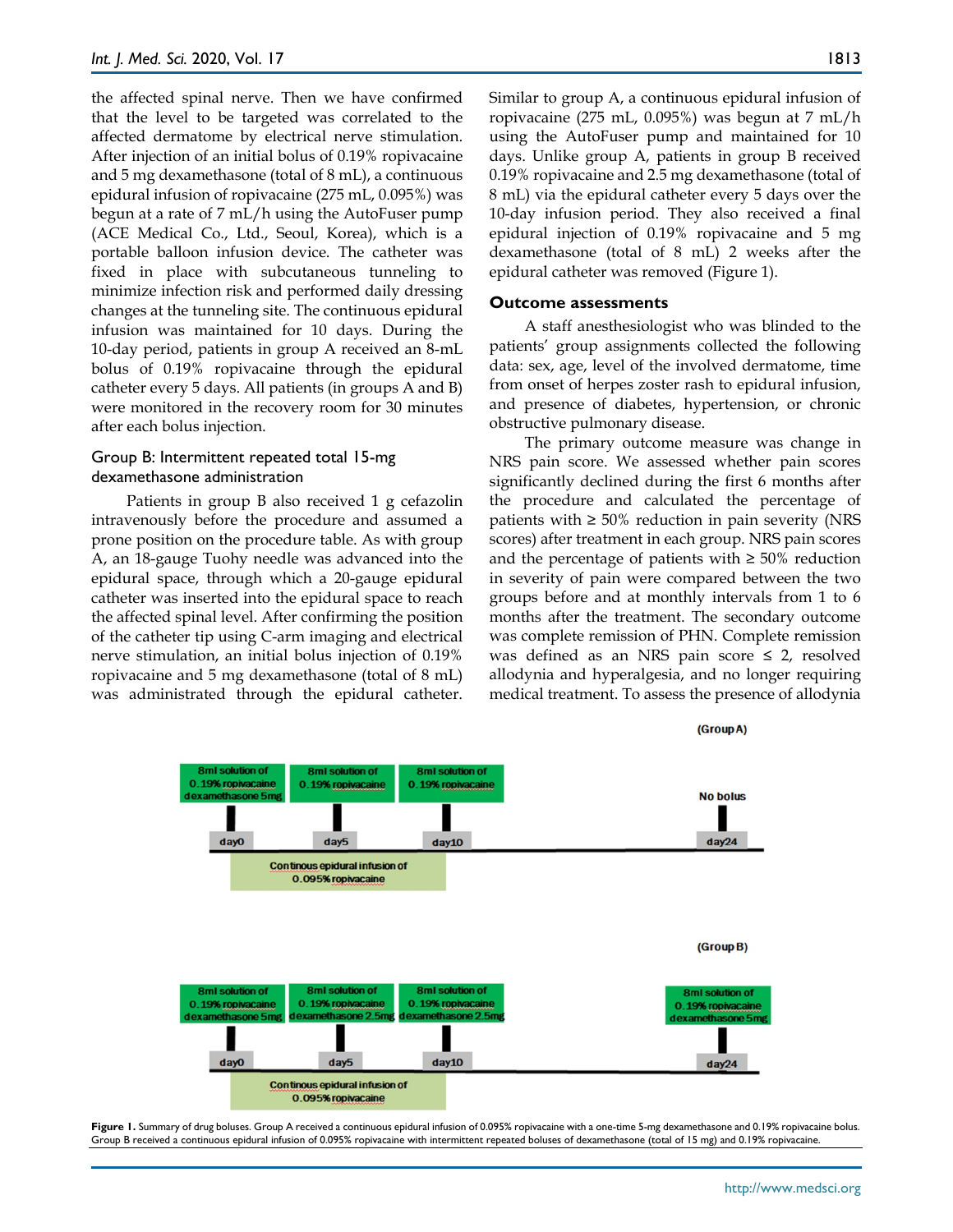or hyperalgesia, we performed a touch/pressure test using a filament brush, a pinprick test using a 26G needle, and a cold swab test using alcohol-soaked cotton. The percentage of patients in each group with complete remission of zoster-associate pain was calculated and compared between groups.

## **Statistical analysis**

Kolmogorov-Smirnov test was used to evaluate the normality of demographic data. Continuous variables are reported as mean ± standard deviation and were analyzed using independent t-tests. Categorical variables are reported as frequency and percentage and were analyzed using Chi-square or Fisher's exact tests. We used logistic regression models to estimate the odds of a  $\geq$  50% reduction in pain severity (NRS scores) or complete remission of PHN within 6 months of treatment.

Based on our experience and data from a pilot study, the sample size was calculated with G\*Power software (version 3.0.10) using the z test with a p1 proportion of 0.9, p2 proportion of 0.5, error probability of 0.05, and power of 0.8. Using these parameters, we determined that 20 patients were required in each group to detect a sufficient effect size. We therefore designed the study with 22 patients per group, assuming a 10% drop-out rate. Data were analyzed using SPSS software (version 23, IBM Corp., Armonk, NY, USA) or SAS (version 9.4, SAS Inc., Cary, NC, USA), and P values < 0.05 were deemed statistically significant.

## **Results**

A total of 60 patients were screened between April 2019 and February 2020: 10 failed to meet the inclusion criteria, and 6 did not agree to participate. Consequently, 44 patients were randomized (22 per group), and 42 were included in the final analysis (as shown in Figure 2). Age, sex, presence of underlying disorders, level of involved dermatome, time from rash onset to continuous epidural infusion, and pre-treatment NRS scores were similar between groups A and B (Table 1).

NRS pain scores were lower after treatment than before treatment in both groups' at all follow-up times. When post-procedure pain scores were compared between groups, patients in group B (intermittent repeated total 15-mg dexamethasone administration) exhibited significantly lower pain scores than patients in group A (one-time 5-mg dexamethasone administration) at each month after treatment ( $P < 0.05$ ) (Figure 3).

The percentage of patients with  $\geq 50\%$  reduction in pain severity was not significantly different

between groups ( $P = 0.110$ ). However, the percentage of complete remission of PHN was significantly higher in group B than in group A (28.57% in group A vs  $80.95\%$  in group B, P = 0.001; odds ratio [OR] 10.63, 95% confidence interval [CI] 2.51–44.98) (Table 2).

No serious procedure-related complications were detected in either group A or group B. Specifically; no patient developed an epidural hematoma, infection, or abscess.

**Table 1.** Patient characteristics in both groups. Baseline characteristics were not significantly different between groups. Group A: one-time 5-mg dexamethasone administration group; Group B: intermittent repeated total 15-mg dexamethasone administration group; NRS, numeric rating scale; SD, standard deviation.

|                                                                                | Group A<br>$(n = 21)$ | Group B<br>$(n = 21)$ | P-value |
|--------------------------------------------------------------------------------|-----------------------|-----------------------|---------|
| Age (years), mean $\pm$ SD                                                     | $64.67 \pm 13.06$     | $67.43 \pm 9.85$      | 0.444   |
| Sex, (male/female) n                                                           | 7/14                  | 10/11                 | 0.346   |
| Presence of underlying disease, $n \binom{0}{0}$                               |                       |                       |         |
| None                                                                           | 9(42.86)              | 9(42.86)              | > 0.999 |
| Hypertension, $n$ $(\%)$                                                       | 12 (57.14)            | 10 (47.62)            |         |
| Diabetes mellitus, n (%)                                                       | 3(14.29)              | 4(19.05)              |         |
| Chronic obstructive pulmonary disease,<br>$n$ (%)                              | 2(9.52)               | 2(9.52)               |         |
| Level of involved dermatome, n $(\%)$                                          |                       |                       |         |
| Cervical                                                                       | 1(4.76)               | 2(9.52)               | 0.740   |
| Thoracic                                                                       | 16 (76.19)            | 17 (80.95)            |         |
| Lumbar                                                                         | 4(19.05)              | 2(9.52)               |         |
| Time from rash onset to continuous<br>epidural infusion (weeks), mean $\pm$ SD | $10.95 + 7.29$        | $10.14 + 5.87$        | 0.694   |
| Pre-treatment NRS score, mean ± SD                                             | $8.48 \pm 0.93$       | $8.29 \pm 0.90$       | 0.504   |

# **Discussion**

In this randomized, controlled trial, continuous epidural local anesthetic infusion with intermittent repeated dexamethasone administration provided excellent analgesia for herpes zoster-associated pain, allodynia, and hyperalgesia beyond the acute phase. Pain relief persisted during the 6 months of follow-up and was not accompanied by adverse effects.

The beneficial effects of epidural dexamethasone have been attributed to interruption of neurogenic inflammation and promotion of nerve tissue repair by reducing edema, as well as cytotoxic responses [17-19]. In addition, epidural local anesthetic infusion blocks nociceptive input at distal portion of the spinal cord (i.e., in the dorsal root ganglion, spinal nerve roots, and peripheral regions of the cord), providing analgesia and interrupting sensitization [20-23]. Through these mechanisms, continuous epidural infusion of local anesthetic and dexamethasone reduced pain in both of our study groups, compared with before treatment, and effectiveness was greater in patients who received intermittent epidural dexamethasone bolus.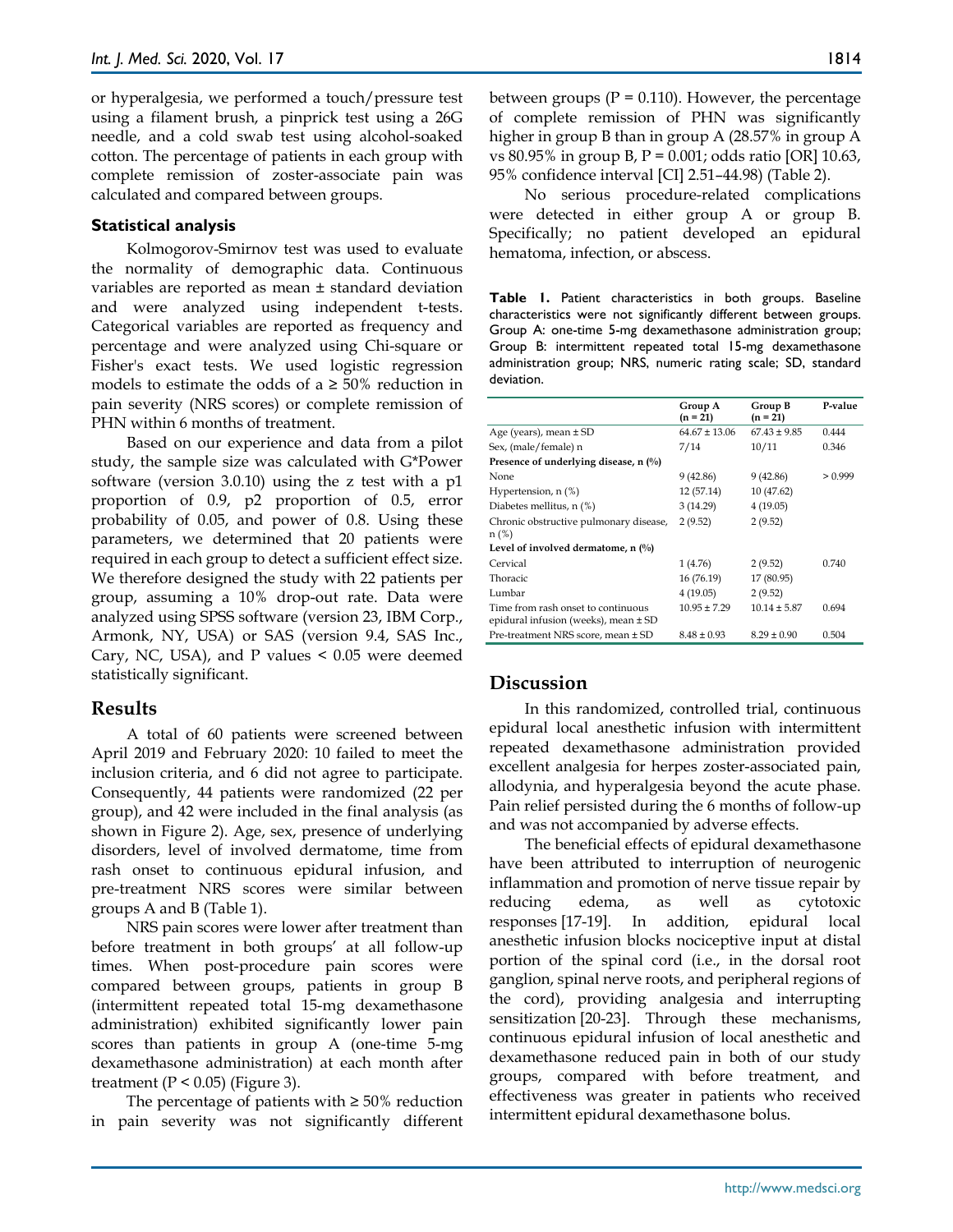

Figure 2. CONSORT flow diagram.



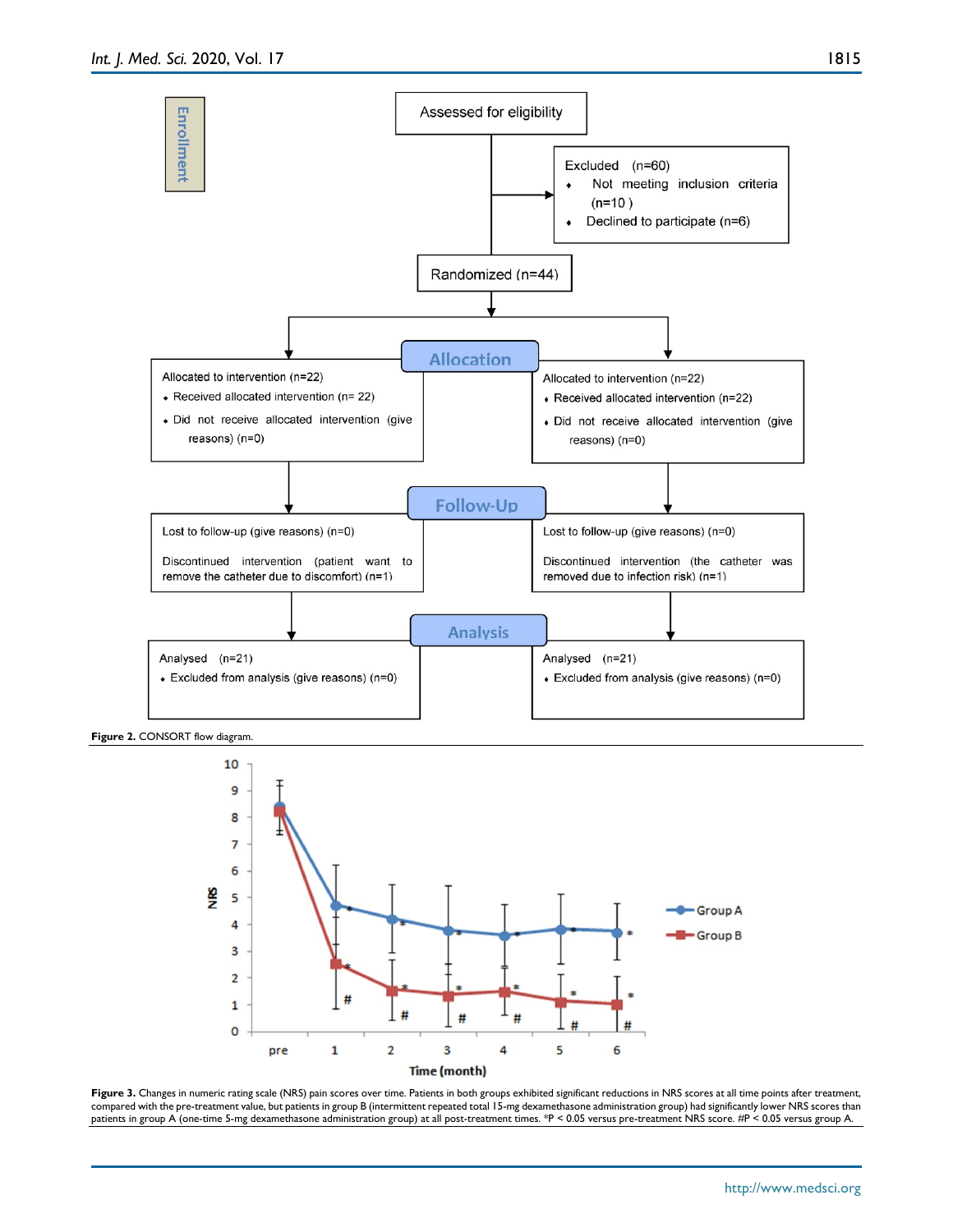**Table 2.** Between-group comparisons of reduction in pain severity and complete remission. Complete remission was defined as an NRS score ≤ 2, resolved allodynia and hyperalgesia, and no longer requiring medical treatment. Data were analyzed by logistic regression analysis. The odds of ≥ 50% reduction in pain severity and complete remission were 6.25-times and 10.625-times higher, respectively, for group B than for group A. Group A: one-time 5-mg dexamethasone administration group; Group B: intermittent repeated total 15-mg dexamethasone administration group; OR, odds ratio; CI, confidence interval; NRS, numeric rating scale.

|                           | Reduction in pain severity                |                                       |                    |         | Complete remission                                                             |                                       |                    |         |
|---------------------------|-------------------------------------------|---------------------------------------|--------------------|---------|--------------------------------------------------------------------------------|---------------------------------------|--------------------|---------|
|                           | $\geq 50\%$ reduction<br>in pain severity | $<$ 50% reduction<br>in pain severity | OR (95% CI)        | P-value | NRS score $\leq$ 2, resolved<br>allodynia and hyperalgesia persisted allodynia | NRS score $> 2$ ,<br>and hyperalgesia | OR (95% CI)        | P-value |
| Group A, $n \binom{0}{0}$ | 16(76.19)                                 | 5(23.81)                              | Reference          |         | 6(28.57)                                                                       | 15 (71.43)                            | Reference          |         |
| Group B, n $(\%)$         | 20(95.24)                                 | 1(4.76)                               | $6.25(0.66-59.03)$ | 0.110   | 17 (80.95)                                                                     | 4(19.05)                              | 10.63 (2.51-44.98) | 0.001   |

Although the pathogenesis of PHN is not fully understood, herpes zoster is known to affect the central and peripheral nervous systems, resulting in PHN [24,25]. PHN-related neuropathic pain is caused by inflammatory neural damage produced by the varicella zoster virus [26]. Two mechanisms of PHN have been proposed, including sensitization and deafferentation [27,28]. Sensitization is caused by loss of γ-aminobutyric acid inhibitory neurons in the dorsal root ganglion after nerve injury, as well as reduction of the nociceptor threshold induced by inflammatory mediators, such as histamine, substance P, and various cytokines [29,30]. This sensitization causes spontaneous pain and hyperalgesia. Deafferentation is caused by dorsal root reorganization, resulting from a decline in the number of C fibers and the sprouting of  $\widehat{AB}$  fibers [27,29], which rewire in the dorsal root ganglion and connect with the pain-transmitting spinothalamic tract, thereby producing allodynia and paresthesias. These mechanisms suggest that appropriate analgesic and anti-inflammatory therapy could relieve the symptoms of PHN.

Histopathologic studies in humans indicate that inflammatory processes may be involved in the development of PHN. In a postmortem study, Watson et al. reported that infiltration and accumulation of immune cells occurred around the spinal cord and nerves of patients with PHN [31]. This inflammatory component of PHN suggests that anti-inflammatory treatment may reverse or at least limit progression of the disorder. Corticosteroids act directly on membranes to prevent ectopic discharges from C fibers and provide analgesia by inhibiting the transmission of nociceptive input [32-34]. As potent inhibitors of inflammation, steroids also suppress concomitant edema-induced ischemic nerve damage and reduce deafferentation processes [35,36].

Previous studies have shown that intrathecal methylprednisolone relieves PHN-related pain and allodynia [11, 37-39]. In these studies, intrathecal methylprednisolone was associated with reduced cerebrospinal fluid concentrations of interleukin-8, suggesting that this treatment reduced pain and allodynia by decreasing an ongoing inflammatory reaction. However, intrathecal methylprednisolone produced serious complications, including chemical or aseptic meningitis, cauda equina syndrome, transverse myelitis, lumbar radiculitis, chronic arachnoiditis, urinary retention, and intractable headaches [40,41]. Neurotoxicity from intrathecal corticosteroids has been ascribed not only to the steroid but also to co-delivered local anesthetics, hyperbaric mixtures, or preservatives (e.g., polyethylene glycol, benzalkonium chloride, benzyl alcohol) in the steroid solution [42]. Currently, methylprednisolone is not approved for intrathecal administration because of its severe adverse effects, including arachnoiditis [43].

In this study, we used continuous infusion of dexamethasone administered epidurally, instead of via the intrathecal route, in patients with zoster-associated pain beyond the acute phase. This treatment reduced NRS pain scores in all 42 patients in our study, and intermittent repeated administration of dexamethasone was more effective in alleviating zoster-associated pain, allodynia, and hyperalgesia than one-time dexamethasone administration. The herpes zoster viral burden settles in the dorsal root ganglion of the affected segment, and it produces nerve and tissue damage. Epidural drug administration targeting the affected spinal root applies the drug directly at the area of the pathologic nerve and effectively controls zoster-associated pain, while avoiding systemic adverse effects and neurotoxicity. There have been no reports of serious complications with epidural steroid administration for zoster-associated pain, unlike the serious adverse effects reported with intrathecal methylprednisolone.

There are some limitations in the current study. There was no control group of patients who received no epidural steroids. Because previous reports indicated that neuropathic pain associated with herpes zoster arises from inflammatory neural damage and that epidural steroids and local anesthetics are highly effective for acute herpes zoster pain [13,14,21], we considered a control group of patients receiving an epidural infusion of local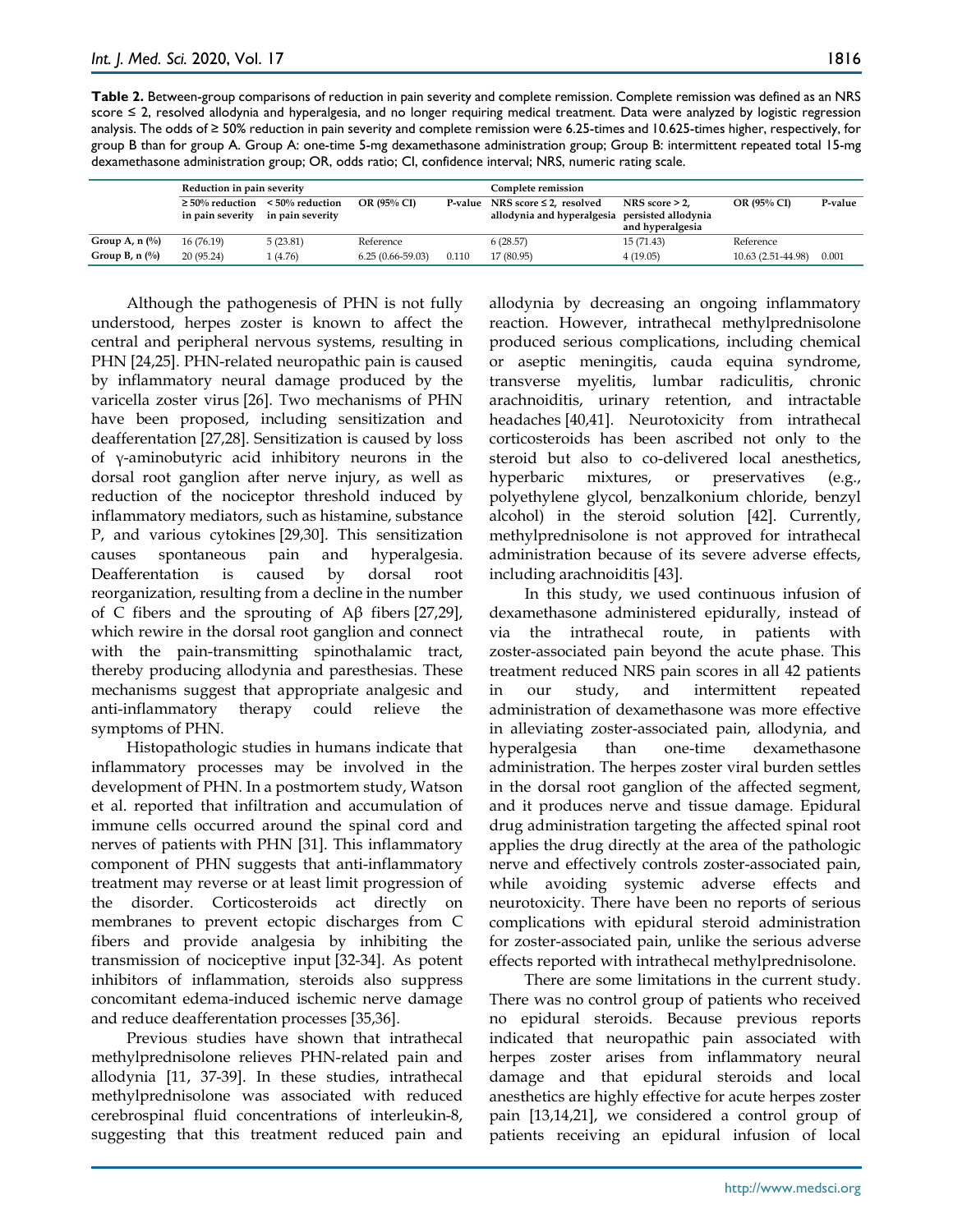anesthetic alone (without corticosteroid) to be unethical. Another limitation was that we enrolled patients 30 to 180 days after onset of the herpes zoster rash and therefore did not include patients with "well-established" PHN. Dworkin et al. defined herpes zoster-related pain persisting longer than 6 months after rash onset as "well-established PHN" [44]. However, pain persisting > 180 days after rash onset has a low likelihood of improving, and patients with "well-established" PHN are unlikely to experience reductions in pain or complete remission [45]. Thus, we designed the current study to evaluate the effectiveness of intermittent epidural dexamethasone bolus in patients with zoster-associated pain beyond the acute phase, while excluding those with "well-established" PHN. We plan to include patients with established PHN in future studies investigating the effectiveness of epidural corticosteroids.

In conclusion, continuous epidural infusion of local anesthetics with intermittent repeated dexamethasone administration resulted in a greater reduction in pain and likelihood of complete remission than one-time bolus of dexamethasone.

## **Acknowledgements**

This work was supported by National Research Foundation of Korea (NRF) grant funded by the Korea government (MSIT) (No.H20190823). The funding body had no influence on study design, data collection and analysis, decision to publish, or preparation of the manuscript.

#### **Author Contributions**

Conceptualization: J.E.K. and E.M.C.; Methodology: J.E.K. and E.M.C.; Formal analysis: J.E.K. and E.M.C.; Investigation: J.E.K., E.M.C., M.H.J., J.H.J., and E.H.C.; Data curation: J.E.K., E.M.C., M.H.J.,and E.H.C.; Supervision: J.E.K, M.H.J.; Software: J.H.J., E.H.C., Validation: J.H.P., E.H.C.; Visualization: I.J.J., E.H.C.; Writing – Original draft preparation: J.E.K. and E.M.C.; Writing – Review and editing: J.E.K., E.M.C., J.H.P., J.H.J., and E.H.C.

## **Competing Interests**

The authors have declared that no competing interest exists.

### **References**

- 1. Hillebrand K, Bricout H, Schulze-Rath R, Schink T, Garbe E. Incidence of herpes zoster and its complications in Germany, 2005-2009. J Infect. 2015; 70: 178-86.
- 2. Kim YJ, Lee CN, Lim CY, Jeon WS, Park YM. Population-based study of the epidemiology of herpes zoster in Korea. J Korean Med Sci. 2014; 29: 1706-10.
- 3. Gershon AA. Epidemiology and management of postherpetic neuralgia. Semin Dermatol. 1996; 15: 8-13.
- 4. Katz J, Cooper EM, Walther RR, Sweeney EW, Dworkin RH. Acute pain in herpes zoster and its impact on health-related quality of life. Clin Infect Dis. 2004; 39: 342-8.
- 5. Gater A, Abetz-Webb L, Carroll S, Mannan A, Serpell M, Johnson R. Burden of herpes zoster in the UK: findings from the zoster quality of life (ZQOL) study. BMC Infect Dis. 2014; 14: 402.
- 6. Johnson RW, Bouhassira D, Kassianos G, Leplege A, Schmader KE, Weinke T. The impact of herpes zoster and post-herpetic neuralgia on quality-of-life. BMC Med. 2010; 8: 37.
- 7. Serpell M, Gater A, Carroll S, Abetz-Webb L, Mannan A, Johnson R. Burden of post-herpetic neuralgia in a sample of UK residents aged 50 years or older: findings from the Zoster Quality of Life (ZQOL) study. Health Qual Life Outcomes. 2014; 12: 92.
- 8. Kim H, Choi YL, Lee DK, Choi SS, Lee IO, Kong MH, et al. The neurological safety of intrathecal acyclovir in rats. Pain Physician. 2012; 15: E107-13.
- 9. Woolf CJ, Mannion RJ. Neuropathic pain: aetiology, symptoms, mechanisms, and management. Lancet. 1999; 353: 1959-64.
- 10. Milligan NS, Nash TP. Treatment of post-herpetic neuralgia. A review of 77 consecutive cases. Pain. 1985; 23: 381-6.
- 11. Lin CS, Lin YC, Lao HC, Chen CC. Interventional Treatments for Postherpetic Neuralgia: A Systematic Review. Pain Physician. 2019; 22: 209-28.
- 12. Johnson RW, McElhaney J. Postherpetic neuralgia in the elderly. Int J Clin Pract. 2009; 63: 1386-91.
- 13. Opstelten W, Van Wijck AJ, et al. The pine study: Rationale and designe of a randomised comparison of epidural injection of local anaestheteics and steroids versus care-as-usual to prevent postherpetic neuralgia in the elderly. BMC Anesthesiol. 2004; 4: 2.
- 14. Van Wijck AJ, Opstelten W, et al. The pine study of epidural steroids and local anaesthetics to prevent postherpetic neuralgia: A randomised controlled trial. Lancet. 2006; 367: 219-24.
- 15. Pasqualucci A, Pasqualucci V, Galla F, et al. Prevention of post-herpetic neuralgia: Acyclovir and prednisolone versus epidural local anaesthetic and methylprednisolone. Acta Anaesthesiol Scand. 2000; 44: 910-18.
- 16. Seo YG, Kim SH, Choi SS, et al. Effectiveness of continuous epidural analgesia on acute herpes zoster and postherpetic neuralgia: A retrospective study. Medicine (Baltimore). 2018; 97: e9837.
- 17. Hall ED. Glucocorticoid effects on central nervous excitability and synaptic transmission. Int Rev Neurobiol. 1982; 23: 165-95.
- 18. Forrest JB. The response to epidural steroid injections in chronic dorsal root pain. Can Anaesth Soc J. 1980; 27: 40-6.
- 19. Marshall LL, Trethewie ER, Curtain CC. Chemical radiculitis. A clinical, physiological and immunological study. Clin Orthop Relat Res. 1977: 61-7.
- 20. Manabe H, Dan K, Higa K. Continuous epidural infusion of local anesthetics and shorter duration of acute zoster-associated pain. Clin J Pain. 1995; 11: 220-8.
- 21. Hwang SM, Kang YC, Lee YB, Yoon KB, Ahn SK, Choi EH. The effects of epidural blockade on the acute pain in herpes zoster. Arch Dermatol. 1999; 135: 1359-64.
- 22. Riopelle JM, Naraghi M, Grush KP. Chronic neuralgia incidence following local anesthetic therapy for herpes zoster. Arch Dermatol. 1984; 120: 747-50.
- 23. Manabe H, Dan K, Hirata K, Hori K, Shono S, Tateshi S, et al. Optimum pain relief with continuous epidural infusion of local anesthetics shortens the duration of zoster-associated pain. Clin J Pain. 2004; 20: 302-8.
- 24. Nurmikko T, Wells C, Bowsher D. Pain and allodynia in postherpetic neuralgia: role of somatic and sympathetic nervous systems. Acta Neurol Scand. 1991; 84: 146-52.
- 25. Kim ED, Lee YI, Park HJ. Comparison of efficacy of continuous epidural block and pulsed radiofrequency to the dorsal root ganglion for management of pain persisting beyond the acute phase of herpes zoster. PLoS One. 2017; 12: e0183559.
- 26. Johnson RW, Rice AS. Clinical practice. Postherpetic neuralgia. N Engl J Med. 2014; 371: 1526-33.
- 27. Baron R. Mechanisms of postherpetic neuralgia--we are hot on the scent. Pain. 2008; 140: 395-6.
- 28. Johnson RW. Zoster-associated pain: what is known, who is at risk and how can it be managed? Herpes. 2007; 14 Suppl 2: 30-4.
- 29. van Wijck AJ, Wallace M, Mekhail N, van Kleef M. Evidence-based interventional pain medicine according to clinical diagnoses. 17. Herpes zoster and post-herpetic neuralgia. Pain Pract. 2011; 11: 88-97.
- 30. Premkumar LS. Targeting TRPV1 as an alternative approach to narcotic analgesics to treat chronic pain conditions. AAPS J. 2010; 12: 361-70.
- 31. Watson CP, Deck JH, Morshead C, Van der Kooy D, Evans RJ. Post-herpetic neuralgia: further post-mortem studies of cases with and without pain. Pain. 1991; 44: 105-17.
- 32. Devor M, Govrin-Lippmann R, Raber P. Corticosteroids suppress ectopic
- neural discharge originating in experimental neuromas. Pain. 1985; 22: 127-37. 33. Eaglstein WH, Katz R, Brown JA. The effects of early corticosteroid therapy on
- the skin eruption and pain of herpes zoster. JAMA. 1970; 211: 1681-3. 34. Forrest JB. Management of chronic dorsal root pain with epidural steroid. Can Anaesth Soc J. 1978; 25: 218-25.
- 35. Winnie AP, Hartwell PW. Relationship between time of treatment of acute herpes zoster with sympathetic blockade and prevention of post-herpetic neuralgia: Clinical support for a new theory of the mechanism by which sympathetic blockade provides therapeutic benefit. Reg Anesth. 1993; 18: 277-82.